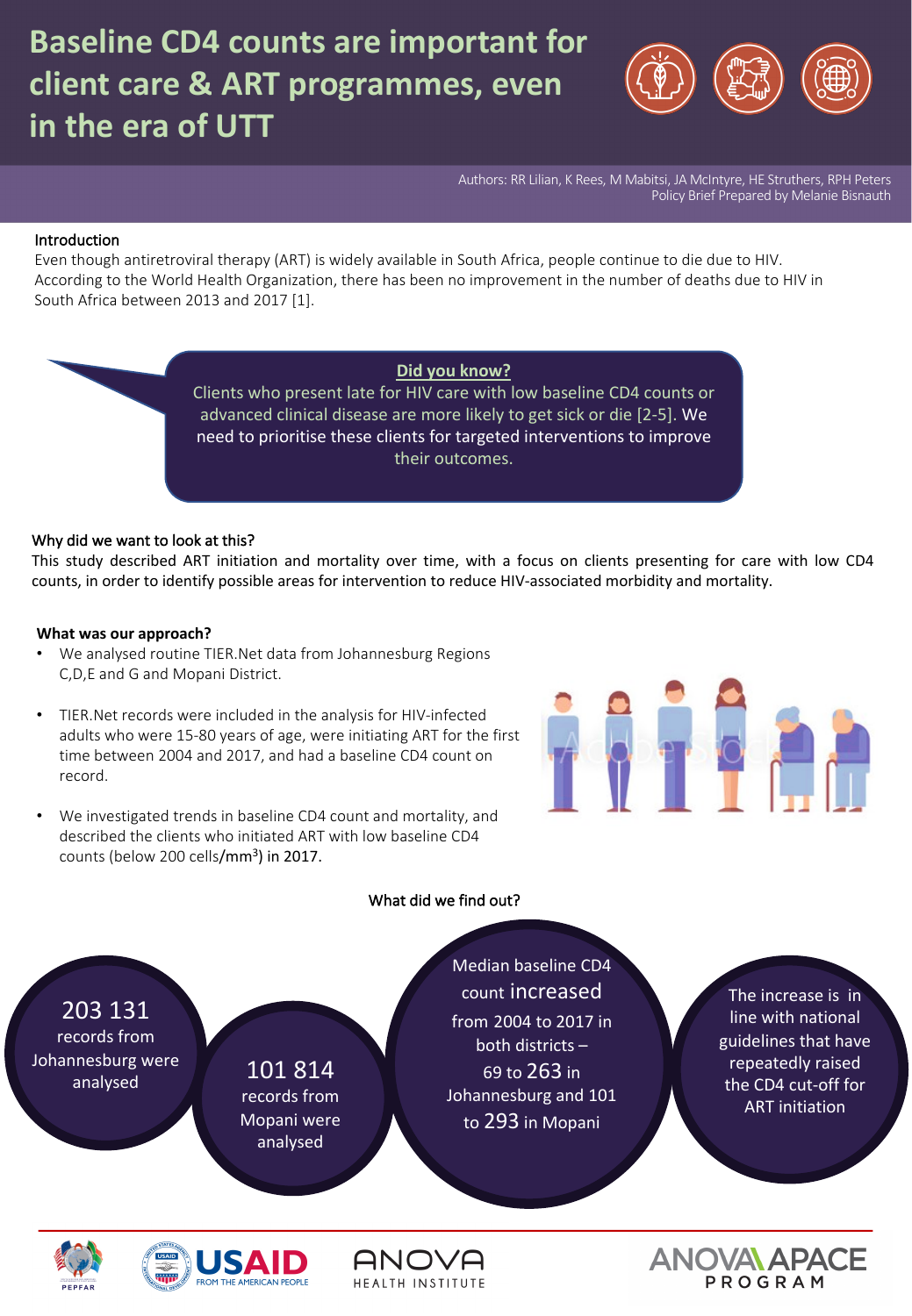

However, a large number of clients initiating ART still have a CD4 count below 200 and this has not improved in recent years (Figure 1).



Clients with low baseline CD4 counts have significantly increased mortality compared to clients who initiate ART with higher CD4 counts. In Johannesburg, 6% of clients with baseline CD4 counts below 200 died after 5 years, compared to 2% of clients with baseline CD4 counts greater than 200. In Mopani, 23% of clients with baseline CD4 counts below 200 died after 5 years, compared to 7% with CD4 counts above 200 (Figure 2).



Figure 2. Increased mortality in clients initiating ART with baseline CD4 counts below 200 cells/mm<sup>3</sup> in (A) Johannesburg and (B) Mopani.

HEALTH INSTITUTE



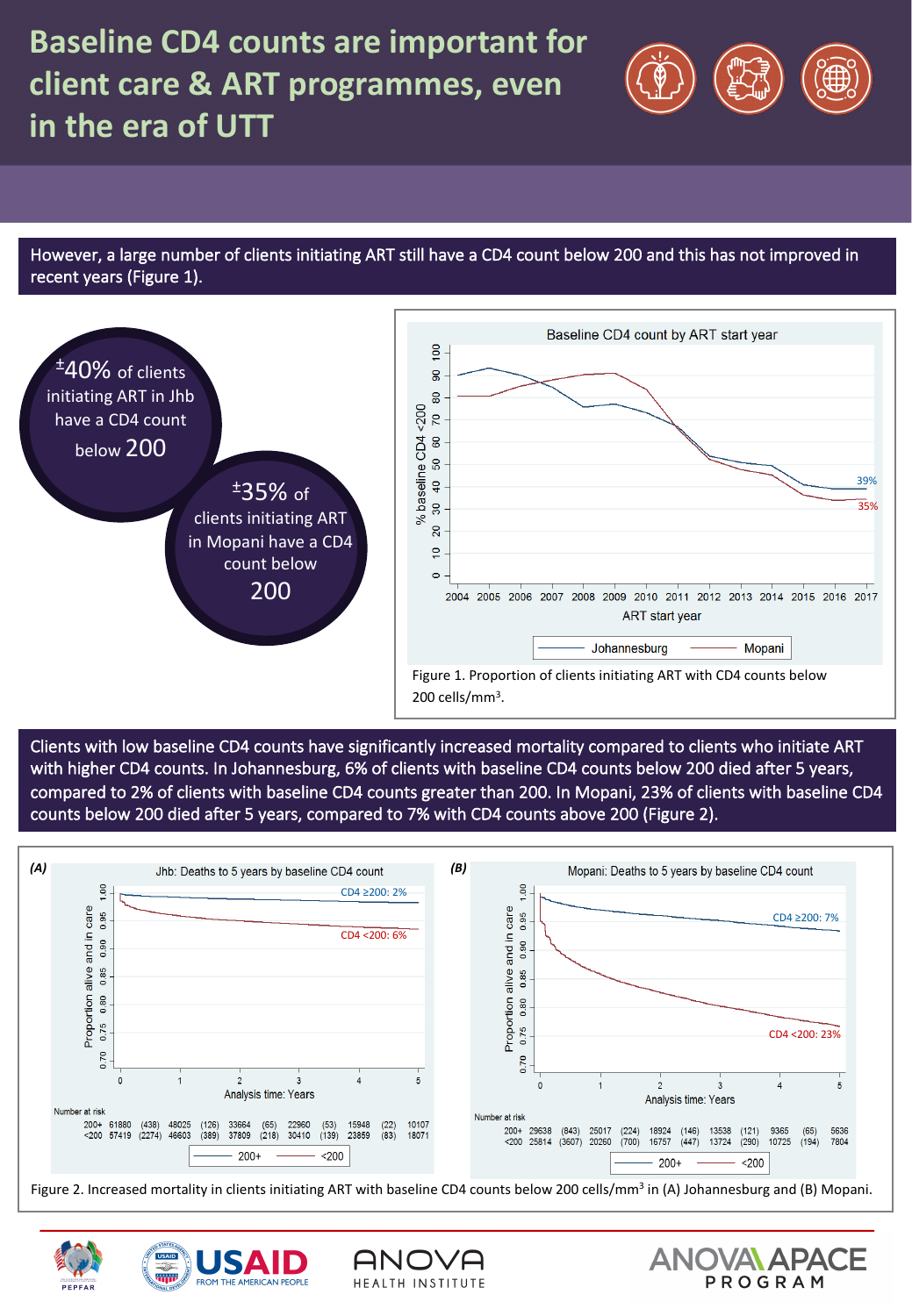



# SO WHAT?

All clients with baseline CD4 counts below 200 should receive cotrimoxazole preventive therapy (CPT) to prevent bacterial infections, but this is not being implemented – in 2017, **only 23% of clients with baseline CD4 counts below 200 received CPT in Johannesburg and 26% in Mopani.** 

# TAKE-HOME MESSAGES

Baseline CD4 counts are critical for patient care and ART programme monitoring.

# FOR PATIENT CARE

It is essential to focus on clients presenting with low CD4 counts to improve their outcomes.



lead to death in these clients, but they are rarely prescribed.

# FOR ART PROGRAMMES

ART programmes should emphasise baseline CD4 as a monitoring tool.



with advanced disease.